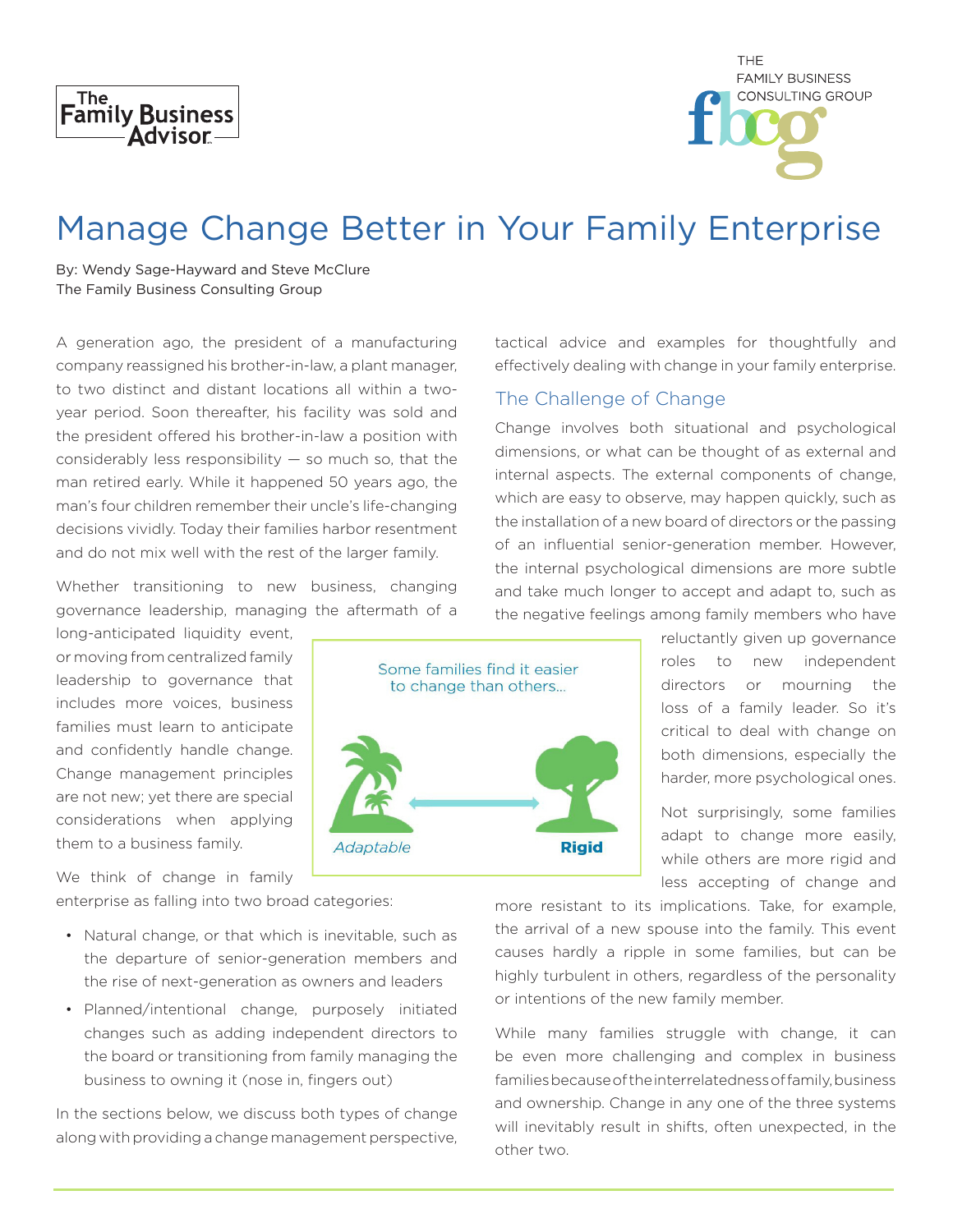The earlier example of the president changing his brother-in-law's location in the business and the impact in the family a generation later points to the importance of understanding change in its full context, including anticipating and addressing resistance to change.

### Understand Resistance to Address Resistance

Resistance can be seen as a natural reaction to any significant transition. William Bridges describes transition as involving three stages: an ending, a neutral zone, and a new beginning.<sup>1</sup> Most people focus on the ending and new beginning, but not the middle, failing to understand the challenges of this neutral zone, where the past situation is in the rear-view mirror but the new one hasn't yet taken hold. Most humans aren't comfortable with ambiguity, so this middle zone can be a place of concern and confusion, leading naturally to resistance (though it can also be a period that facilitates creativity and innovation). Placing change in this context can help you understand and accept resistance on your part or that of others, and develop thoughtful, strategic tactics for addressing the challenge of change.

A change manager tries to understand resistance, learn from it and take active steps to address it. It's not healthy, nor useful, to simply wish it away or label it as someone else's problem. Resistance is usually an important source of information. Business owners resist adding independent directors for several reasons; a common one is because of a perceived loss of control. By understanding this source of resistance more attention can be given to specific ways the owners can influence and benefit the business even if they don't all hold positions on the board. Addressing resistance as a positive leads to better transition management for the business family.

### Tactics and Mechanisms for Addressing Change

Below are several tactics and mechanisms for addressing change effectively:

- *• Involvement:* Get more of the family involved, listen to what they have to say and engage them in understanding and managing the change.
- *• Education:* Provide education for all family members about the change in question and its purpose and broader context.
- *• Compelling purpose*: Communicate the change in the context of the overall compelling purpose of the family and make it relevant for all individuals and groups affected before the change happens.
- *• Task force or pilot group:* Create a small group of family members and others to lead the change, or pilot it within a smaller part of the organization before implementing it more widely.
- *• Champion model:* Harness the abilities of an individual or group of family members who are passionate about a change.
- *• Parallel planning:* Plan for both the business and family simultaneously with attention to understanding how change on one dimension affects the other.
- *• Skill development:* Use the change as a motivation to gain new capabilities, whether related to management, governance, or other areas.
- *• Consultant:* Retain an outside consultant to help formulate, communicate and implement challenging change.
- *• Trimming the tree:* Create opportunities for family members to gracefully exit as owners if they do not want to be included in changes desired by the majority.
- *• Generation skipping:* Shift the family unity and continuity focus of attention from the generation of the family members who have experienced long periods of unresolved conflict to their children and in so doing bypass a deadlock.
- *• Lay the groundwork:* Put in place policies and fair practices early before they are needed so that unpopular family role changes in the business will be perceived as fair and not personal – as in the case of the President and his brother-in-law described above, the detailed performance evaluation of any individual working in the business cannot be made available to a spouse or his children, but the steps followed in a fair process can be fully communicated.

Let's consider several of these tactics in the context of two examples drawn from real family business situations.

## A New Board of Directors (planned change)

The Jensen family, owners of a large Midwestern manufacturing business, planned to bring on a new, more formal board of directors and used several interrelated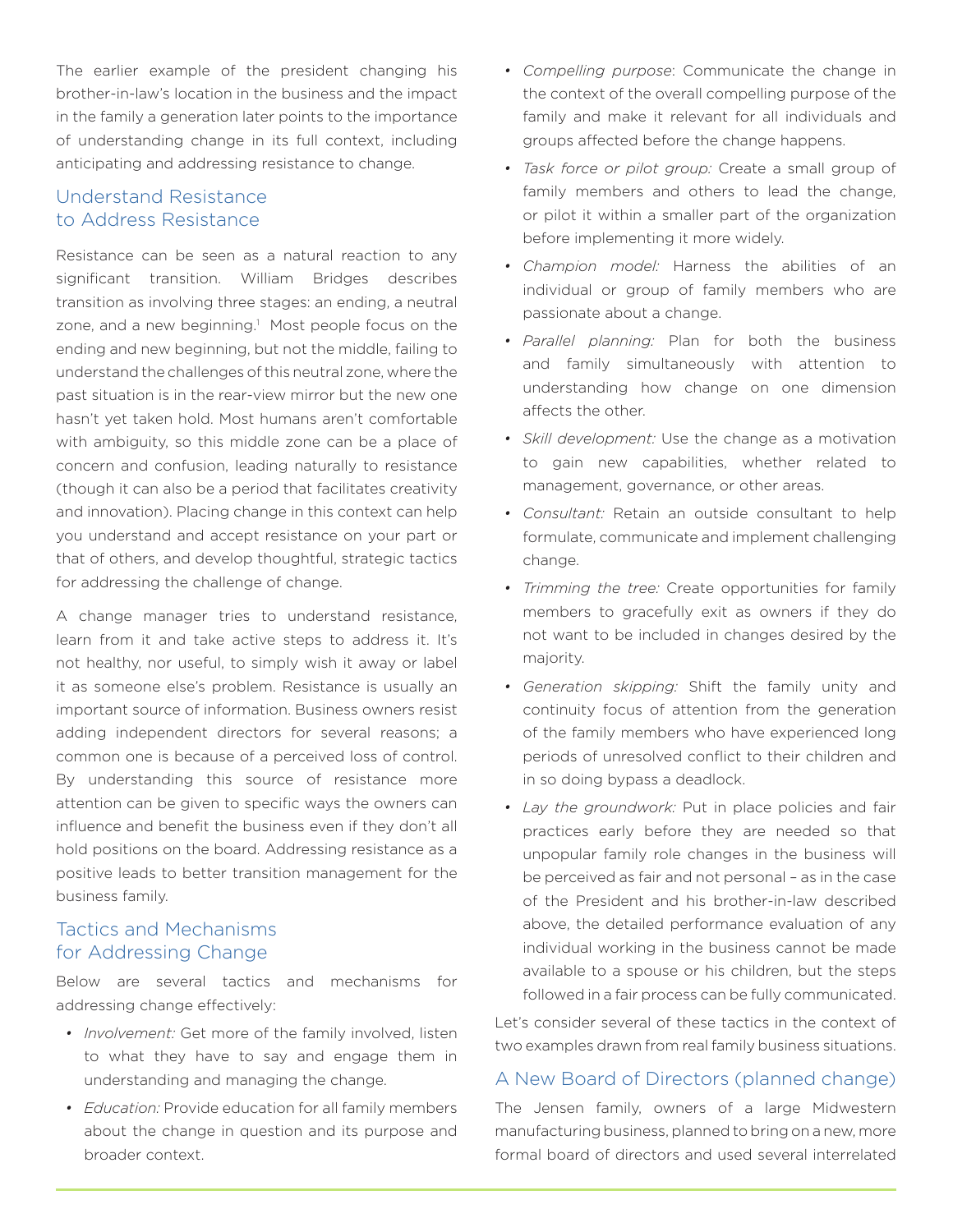tactics to ensure a smooth, collaborative process. Leaders recognized that family members, owners, and managers might be nervous about the change — such as questioning whether the new directors would represent the family well  $-$  and resistant to it. To prepare, they used a series of meetings to help *educate and involve*  the family regarding the upcoming change before it happened. Leaders representing the family (including a *family champion*), owners, and executives spoke about the *compelling purpose* of the family (continued unity as the family grows and becomes more complex) and helped the owners understand they could remove the board in part or whole in the future, if necessary. The family worked with a *consultant* to create a *taskforce* of family members and non-family managers responsible for recruiting new board members, developing a system for selecting these members and evaluating their ongoing performance. Multiple family members got involved in the change, and the comprehensive preparation resulted in a more professional board from which the family benefited significantly.

## Transition from Second to Third Generation (natural change)

The Rodriguez family faced a shift between generations as second-generation members approached the end of their roles as executives, directors, and owners of the family's growing West Coast real estate business. In anticipation of the change, members of both the second and third generations had worked on *parallel planning* to develop a *purpose and vision* for the future of the business and family, developing clear roles and responsibilities to fill in the enterprise. Rather than making changes overnight, third-generation members were moved into new business and governance roles with increasing *involvement* over time — along with guidance and mentorship from the earlier generation. The family also sought *education* about performance evaluation and compensation, and developed a transparent, fair, merit-based system that encouraged third-generation members to excel as a team. The family

worked with an outside *consultant* to help rising leaders understand their strengths and *develop new skills* to fulfill their business and governance roles. Because of the family's hard work, the second generation was able to let go more easily and the third generation felt supported in their new responsibilities, with ongoing mentorship and *involvement* from their predecessors.

#### Embrace Change

Change doesn't always have to be a threat. It can be a positive opportunity to create understanding, trust, and capability. That doesn't mean managing it will be easy; utilizing mutually reinforcing tactics requires thoughtfulness and planning.

In closing, consider the truths below when anticipating or while in the midst of change in your family enterprise:

- First create understanding: People can't or don't want to — change when they don't understand the change.
- Expect resistance: Resistance is part of the change process. Work with it, not against it.
- Think internal and external: Understand and address the situational and psychological aspects of the change process to be successful.
- Patience is a virtue: Sustainable change requires purpose, planning, and patience. It won't happen overnight.
- Be proactive: Manage change through effective planning and effective change tactics.

Taking all the ideas here to heart will help you manage — and benefit from — change even more effectively in your family enterprise.

<sup>&</sup>lt;sup>1</sup> For more information on transitions and their stages, see William Bridges, *Transitions: Making Sense of Life's Changes,* Da Capo Press, 2004.